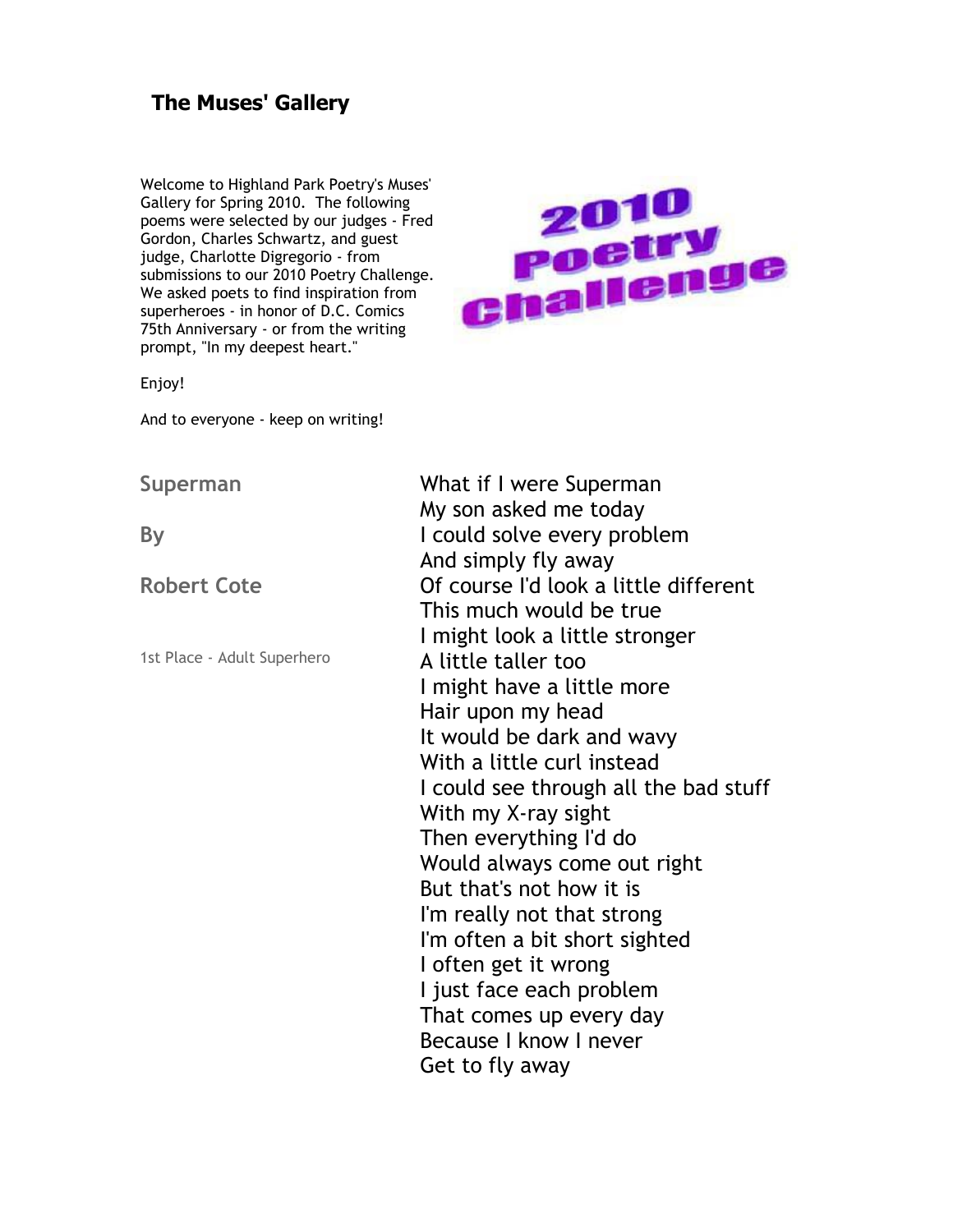

Gail Goepfert, Photographer

| Superman                   | I was Cat Woman                                 |
|----------------------------|-------------------------------------------------|
| <b>By</b>                  | and you were Superman,<br>at least that is what |
| <b>Amy Leppert Shannon</b> | our daughter thought.                           |

Honorable Mention - Adult Superhero

Cat Woman suits me just fine. You always thought I looked good in black.

And yes, Superman fit you as well. Strong and kind, until cancer became your

Kryptonite.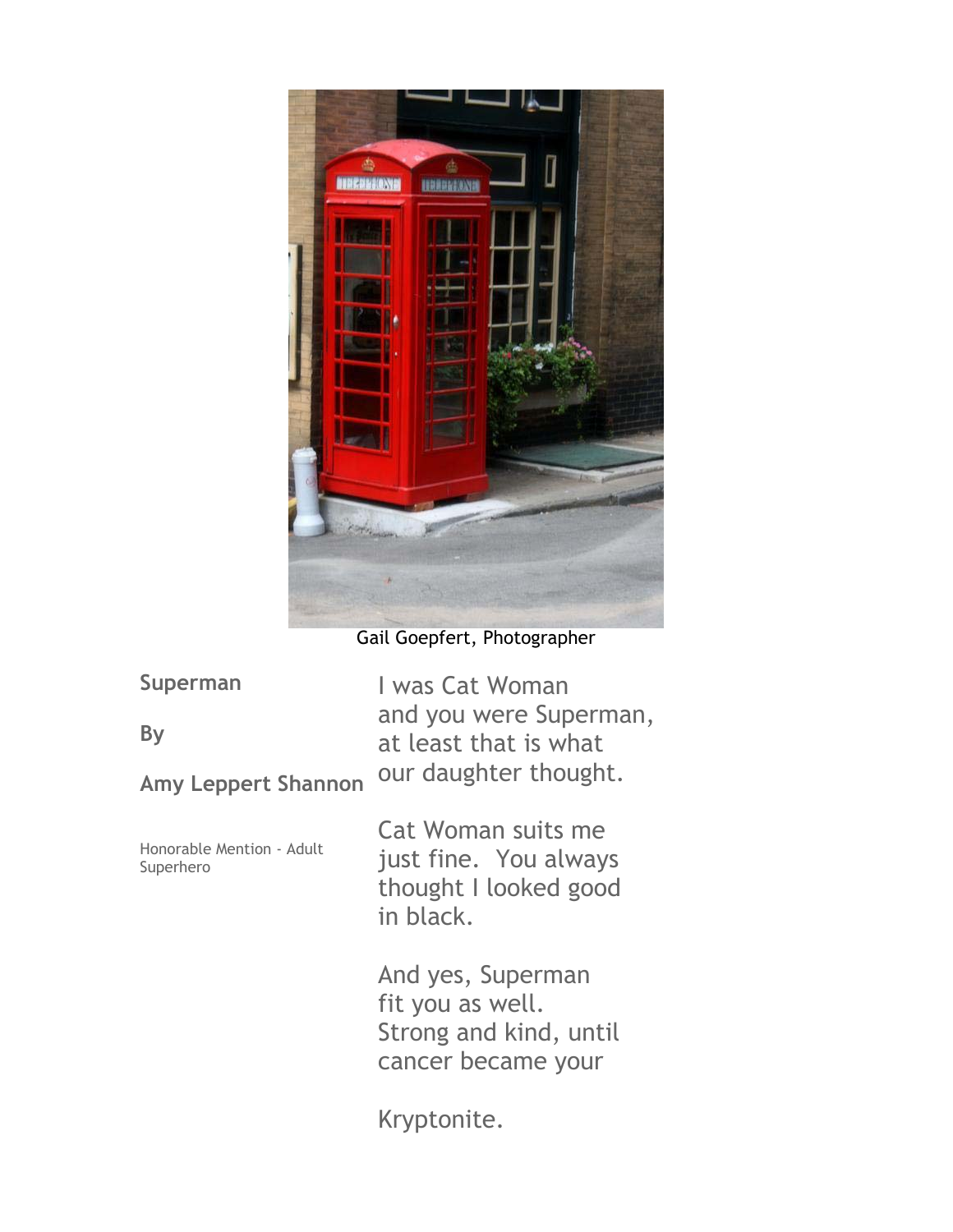| Muse On A Gray<br>Day                           | Pluck a gardenia to plant behind one ear.<br>Catch a glimpse of a cedar waxwing's feast in<br>the crabapple's arms.                                                           |
|-------------------------------------------------|-------------------------------------------------------------------------------------------------------------------------------------------------------------------------------|
| <b>By</b>                                       | Weave a basket from coconut fronds.                                                                                                                                           |
| <b>Gail Goepfert</b>                            | Sing campfire songs as flames illumine the<br>stars.                                                                                                                          |
| 1st Place - Adult In My<br><b>Deepest Heart</b> | Sand down a peach pit to make a ring.<br>Study the fishing bobber attached to the line<br>on grandpa's bamboo pole.                                                           |
|                                                 | Crank the rusted handle on the homemade ice<br>cream freezer.                                                                                                                 |
|                                                 | Lattice the top and crimp the edges of the<br>rhubarb pie.                                                                                                                    |
|                                                 | Ignore the mess of making cutout cookies.                                                                                                                                     |
|                                                 | Dry off in the afterglow of swimming a mile.<br>Uncurl the fingers from the handlebars at the<br>end of an all-day ride.                                                      |
|                                                 | Pamper the feet that hiked 17 miles for a<br>Mississippi catfish dinner.                                                                                                      |
|                                                 | Kiss the apple of the baby's cheek and inhale<br>the scent of her skin.<br>Stroke the matted teddy in the rocking chair.<br>Reread letters penned by well-remembered<br>hands |
|                                                 | On a gray day lest we forget.                                                                                                                                                 |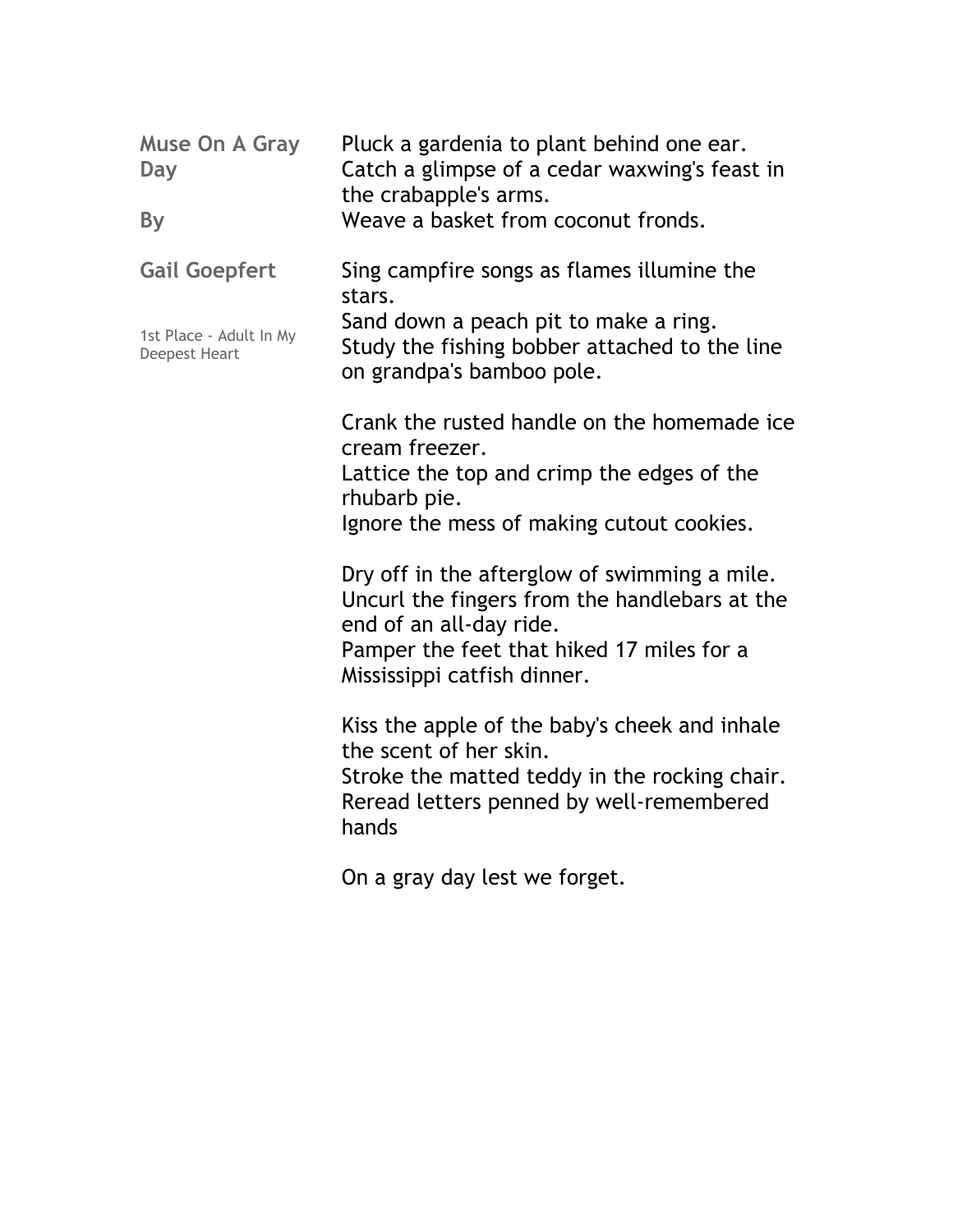

Gail Goepfert, Photographer

**From My Deepest Heart, I Reach For Heaven** 

**By** 

**Sandy Strauss** 

2nd Place - Adult In My Deepest Heart

An undulating chain of birds Trails into the last smear Of pink sky, As daytime wraps itself In the black, Sequin-studded cloak of night, Preening in the mirror Of the moon. The wind erupts As brittle needles Stabbing the darkness With its icy chill. The love embedded In the sunshine's warmth, Shrivels, Folding into convoluted ribbons, Tucking itself into dusty crevices, Waiting silently for dawn.

I press my face against the window, Watch as my breath fogs the glass And peer into silvered emptiness. My mind whirs as I stand alone, My thoughts intersperse layers of now With layers of before.

The shape and the color of flesh Are not visible in the darkness, Only the sound and intention Of thoughts Reach the ears of Heaven.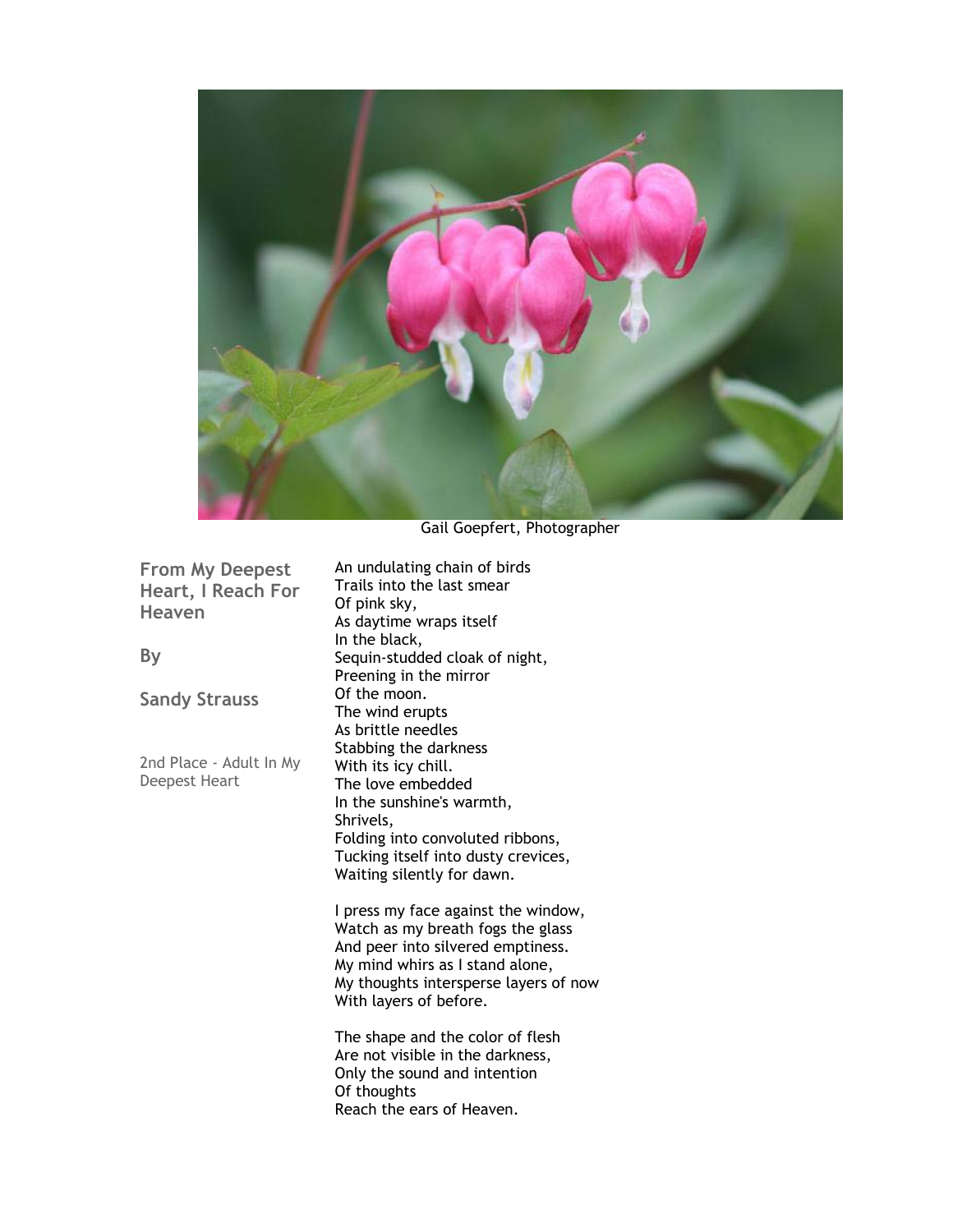| <b>The Shadow</b>                                | Who knows what evil lurks in the hearts of men? The<br>Shadow knows!                                                                                                                        |
|--------------------------------------------------|---------------------------------------------------------------------------------------------------------------------------------------------------------------------------------------------|
| <b>By</b>                                        |                                                                                                                                                                                             |
| <b>Herb Berman</b>                               | Wearing the cloak of invisibility<br>defying gravity<br>unknotting every puzzle                                                                                                             |
| 2nd Place - Adult Superhero (it was never clear) | wooing or not wooing Margo Lane<br>playboy Lamont Cranston had the power to cloud men's<br>minds<br>bewilder master criminals                                                               |
|                                                  | Wearing Daddy's ratty old raincoat<br>I longed to master invisibility<br>float into Belknap Elementary<br>pinch Betty Lou<br>cackle maniacally and sail away<br>unseen                      |
|                                                  | I believed in goodness<br>honest crime-fighters<br>showing off to a doting girlfriend<br>and brilliant playboys with endless funds                                                          |
|                                                  | I believed in<br>dodging bullets with a quip and a whirl of my cape<br>halting crime with magic and logic                                                                                   |
|                                                  | I wouldn't gallop into the sunset with a tongue-tied<br>sidekick<br>guns blazing, bust down doors<br>slap villains silly,<br>my shadowy mental powers enough to win the day and<br>the girl |
|                                                  | The Shadow:<br>hero for a brainy kid<br>spooked by horses<br>clamor<br>and muscle-bound bullies                                                                                             |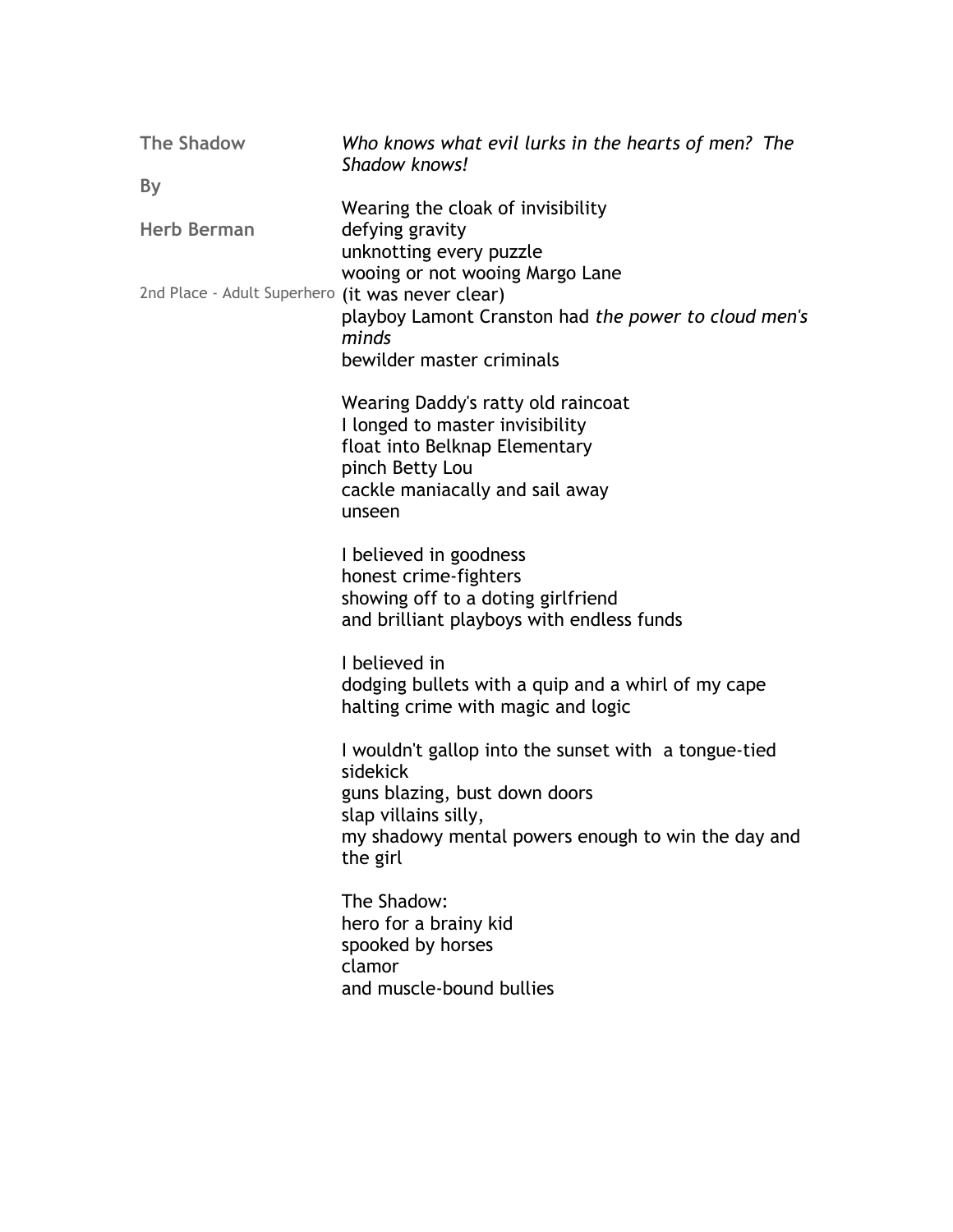

**Superman** 

**by** 

**Matthew Loarie** 

2nd Place - Elementary Superhero

He is as caring as a mother is to her child He is as fast as a sonic boom and strong like a brick

He flies far from fog

He is cool but not a fool He is as helpful as Ms. Colbert

Kind as a flower blinking at you A soaring bird Unbelievable and undefeatable When he is there, and with no despair, ..............

he disappears.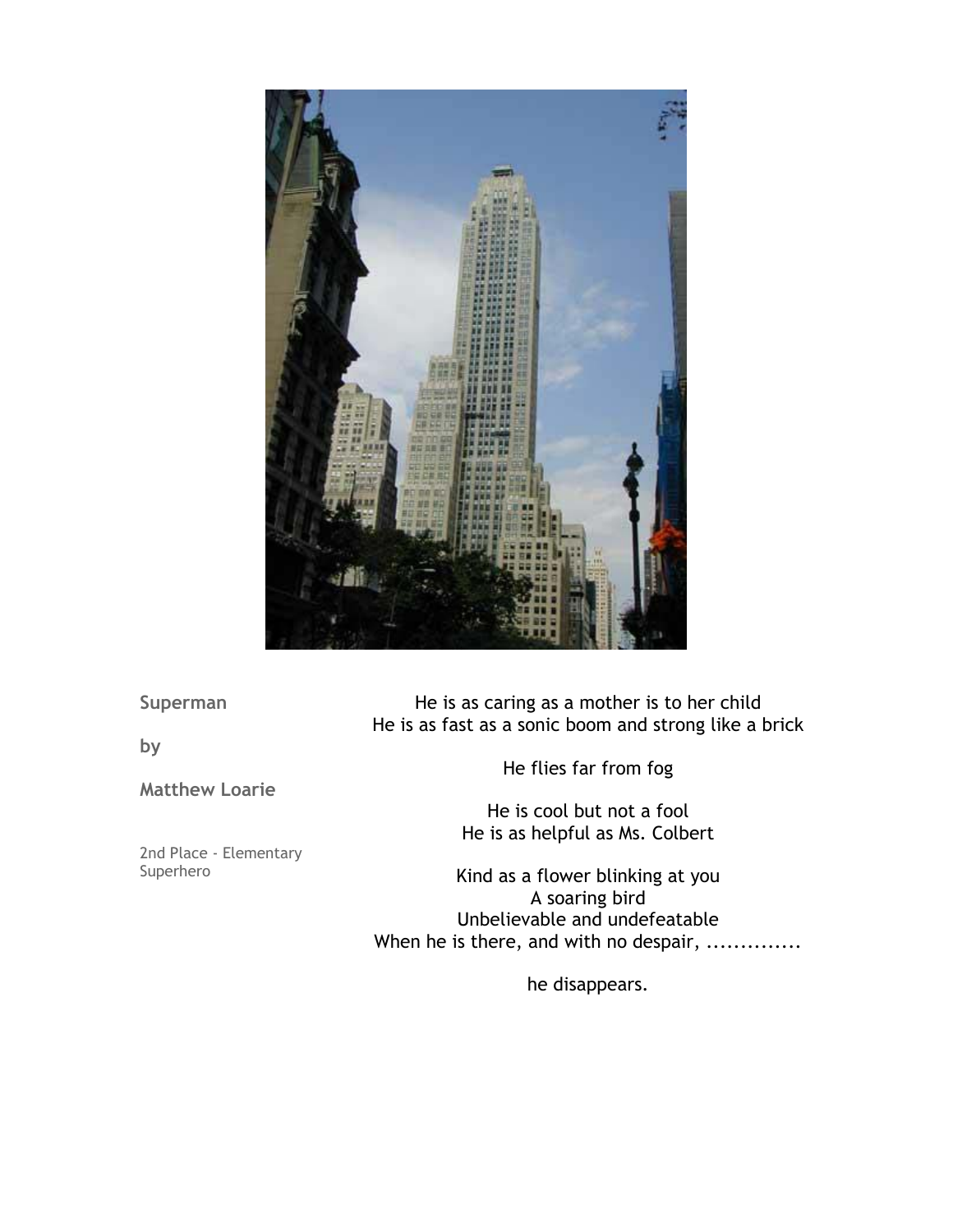**Secrets** 

**By** 

**Maya Behn** 

1st Place - Middle School

In My Deepest Heart

Secrets there forever stay Their fading pleas for help I shun In my deepest heart they lay.

Sheathed behind a screen of ice Chained to walls devoid of sun Secrets there forever stay.

Held for an excessive price Never will become undone In my deepest heart they lay.

Down in the depths of sin and vice Times of mercy number none Secrets there forever stay.

Explanations too concise Far from invasive questions I run In my deepest heart they lay.

Never shall escape, never will entice For this battle I have won. Secrets there forever stay In my deepest heart they lay.



Gail Goepfert, Photographer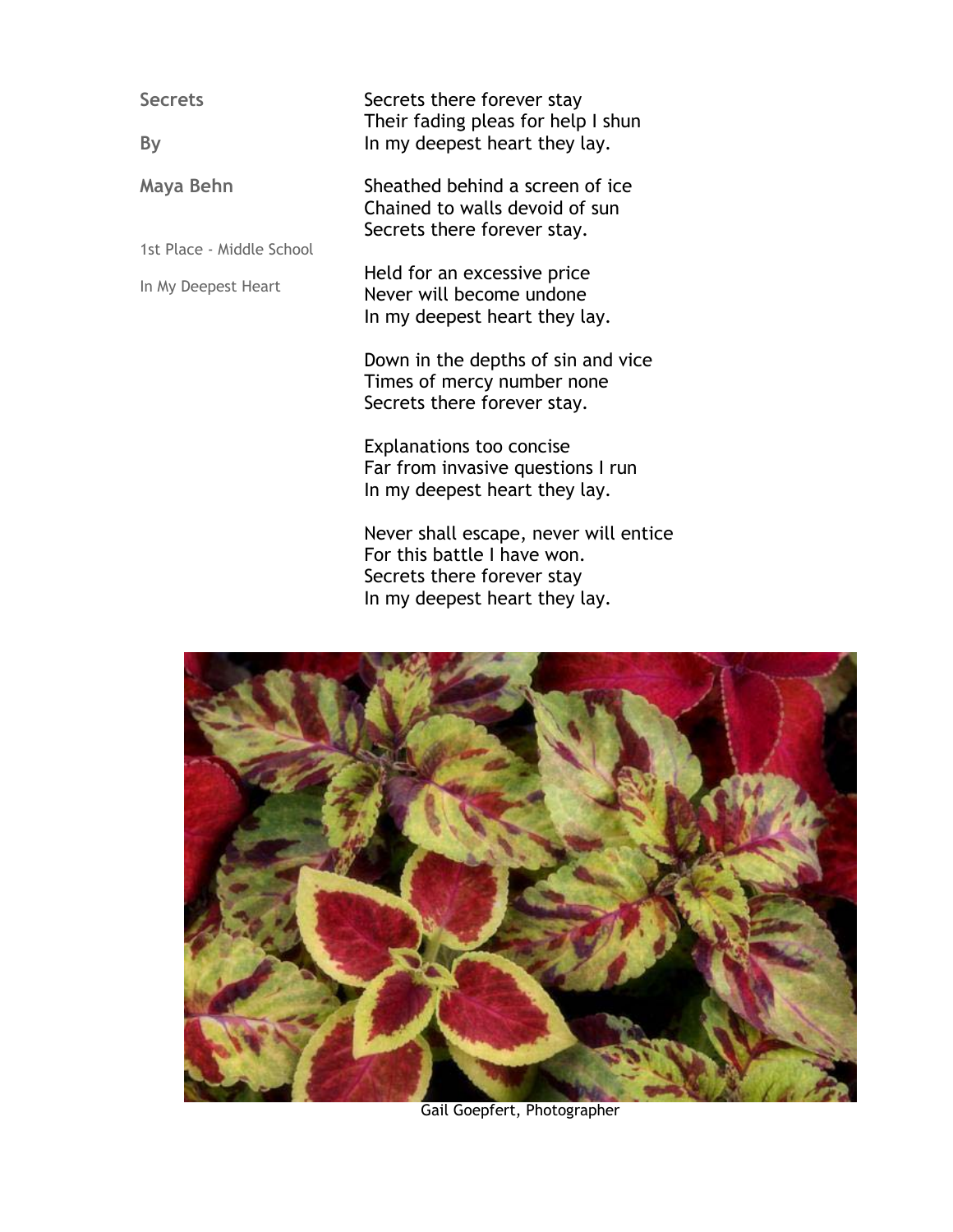| <b>Solace</b><br><b>By</b>                                    | I look for it in the honeyed plumpness<br>of the golden comforter,<br>the cold morning bathroom tiles,<br>the rain of water warm then cool<br>that bathes my senses awake.                                                                                                                                                                                                                                                                                                                                                                                                                                                                                                                                                                                                                                                         |
|---------------------------------------------------------------|------------------------------------------------------------------------------------------------------------------------------------------------------------------------------------------------------------------------------------------------------------------------------------------------------------------------------------------------------------------------------------------------------------------------------------------------------------------------------------------------------------------------------------------------------------------------------------------------------------------------------------------------------------------------------------------------------------------------------------------------------------------------------------------------------------------------------------|
| Marcia Pradzinski<br>3rd Place - Adult In My<br>Deepest Heart | I look for it<br>in the fire and fragrance<br>of my son's hair<br>as we begin our morning struggle,<br>in the earthy tang of coffee<br>and the soft cork of the bulletin board<br>littered with reminders.                                                                                                                                                                                                                                                                                                                                                                                                                                                                                                                                                                                                                         |
|                                                               | I look for it<br>in the burgundy sofa<br>that sighs with my weight as I listen<br>for the rumble of the yellow school bus,<br>and later<br>in the newspaper-reading faces on the train,<br>the conductor's song of stops,<br>the garlic-scented accents of students<br>in the struggle of foreign tongues<br>twisting their way into English<br>as I twist my way in and out of the day<br>And when it comes, it comes<br>not in days away, not in evenings out.<br>But as the day ebbs,<br>with dishes stacked in the sink,<br>clothes to be washed and lists to be made<br>it calls me softly into my son's room,<br>invites me to sit at the edge of his bed<br>and stroke his soft curls.<br>The rhythm of his breath,<br>the ticking of the clock,<br>and my breath weld the scene<br>and hold us<br>in an eggshell of space. |
| Imposter                                                      | I am not who you think I am.<br>I am not even who I think I am.                                                                                                                                                                                                                                                                                                                                                                                                                                                                                                                                                                                                                                                                                                                                                                    |
| <b>By</b>                                                     | This facade I live behind obscures who I really must be.<br>But who is that?                                                                                                                                                                                                                                                                                                                                                                                                                                                                                                                                                                                                                                                                                                                                                       |
| <b>Carol Spielman Lezak</b>                                   | I progress through life, always feeling false.<br>I dare not trust my feelings--how could they be real?<br>In my deepest heart lies the truth:                                                                                                                                                                                                                                                                                                                                                                                                                                                                                                                                                                                                                                                                                     |
| 3rd Place - Adult In My<br>Deepest Heart                      | that I have no substance, an unformed and empty identity.<br>My falseness, though, is unintended.<br>There simply is no essence.<br>I play many roles, but none fit.<br>How can I be what others want me to be<br>when I am not even what I want to be.                                                                                                                                                                                                                                                                                                                                                                                                                                                                                                                                                                            |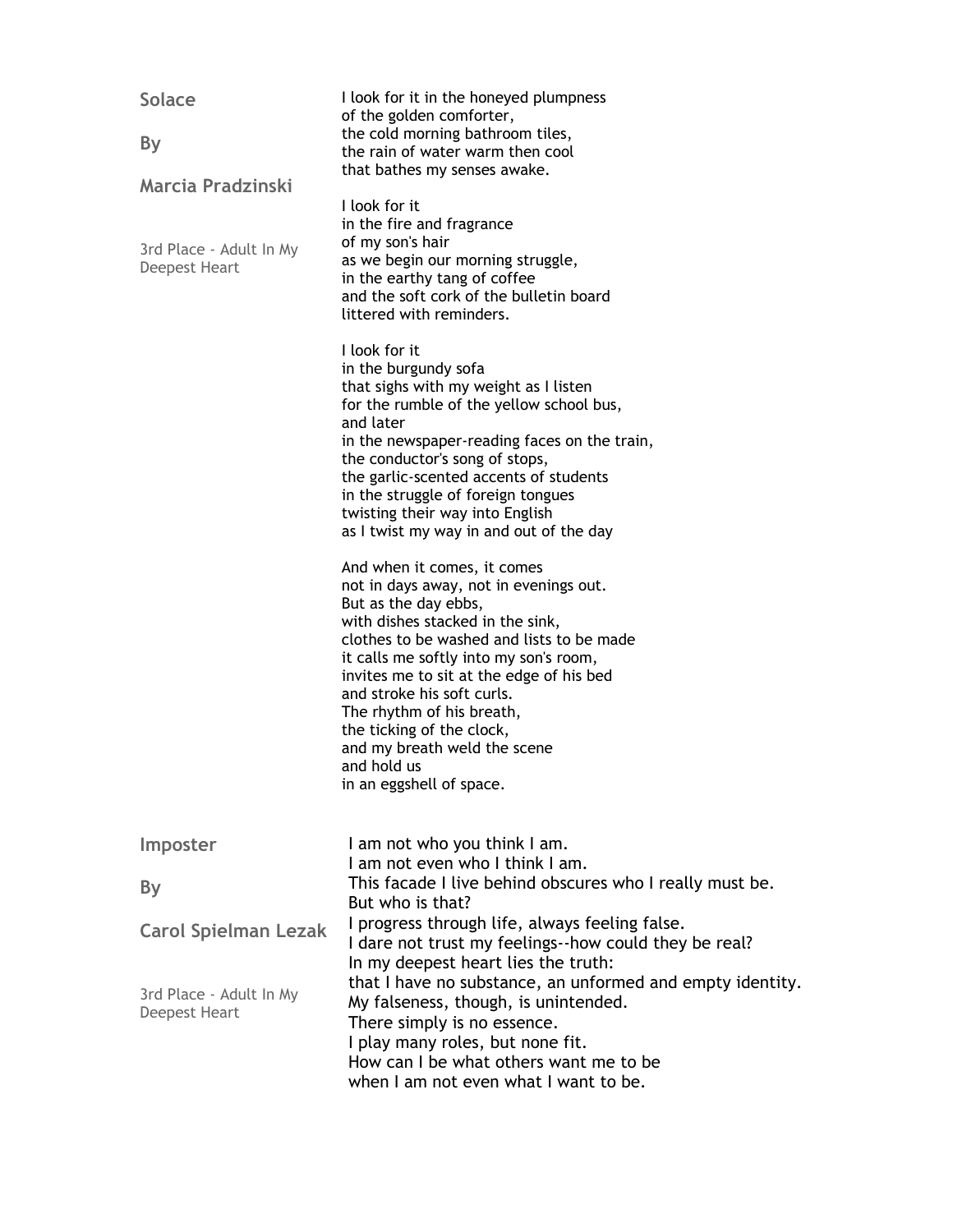

Gail Goepfert, Photographer

**Inspiration** 

**By** 

**Aayush Mahableshwarkar** 

2nd Place - Middle School In My Deepest Heart

Inspiration is the beginning and the ends, It is the brain's very best friend, Without it There would be no wheel, no fire, For inspiration is the beginning and end, Without it life would be bare, Life we knew it would likely tear; Ideas always start in the mind For inspiration is a human's fuel, Inspiration is evolution itself, So you better hold it dear, Without it there would be no iPods, computers Or pictures moving, Only bare Earth nothing, A vast expanse of no emotion.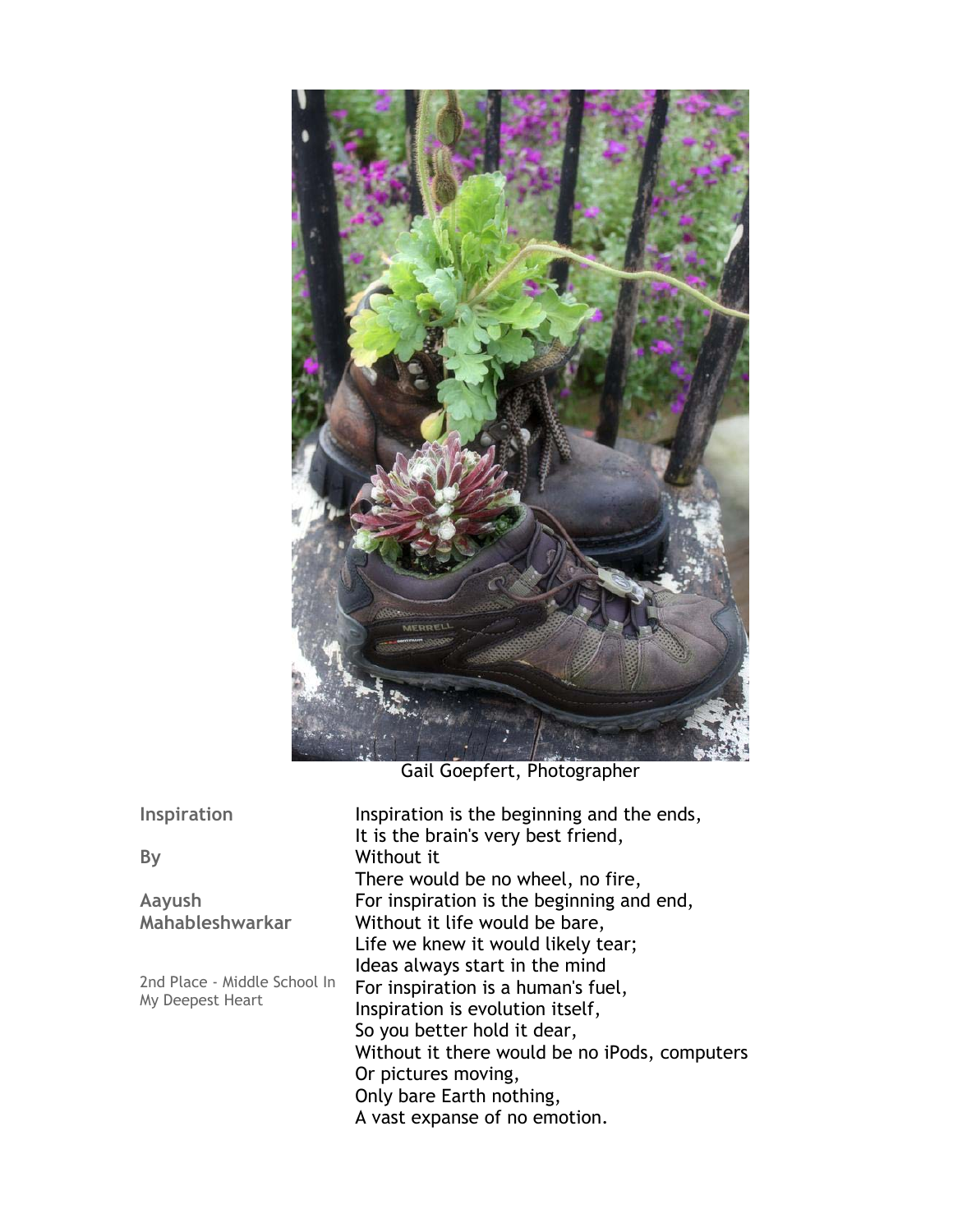

**The Black Eagle** 

**By** 

**Daniel Feldman** 

1st Place - Elementary Superhero

Through the mist of the windy city I catch a glimpse of a peculiar creature I narrow my eyes to get a better look at this unknown illustration A bird? A plane? A thingamajig? All the sudden I see its yellow eyes flash in the direction of me He stares at me and then gives me an immense grin As fast as you can blink he swoops down beneath me and hoists me up on his rock-solid back He flies me around the big city going through every cloud we can find It feels like I'm on him for hours but I've only been upon his back for a few minutes Finally, he lays me right where I saw him before For a second I am very dizzy I feel like I can see the whole world A pyramid A shark and 47 beagles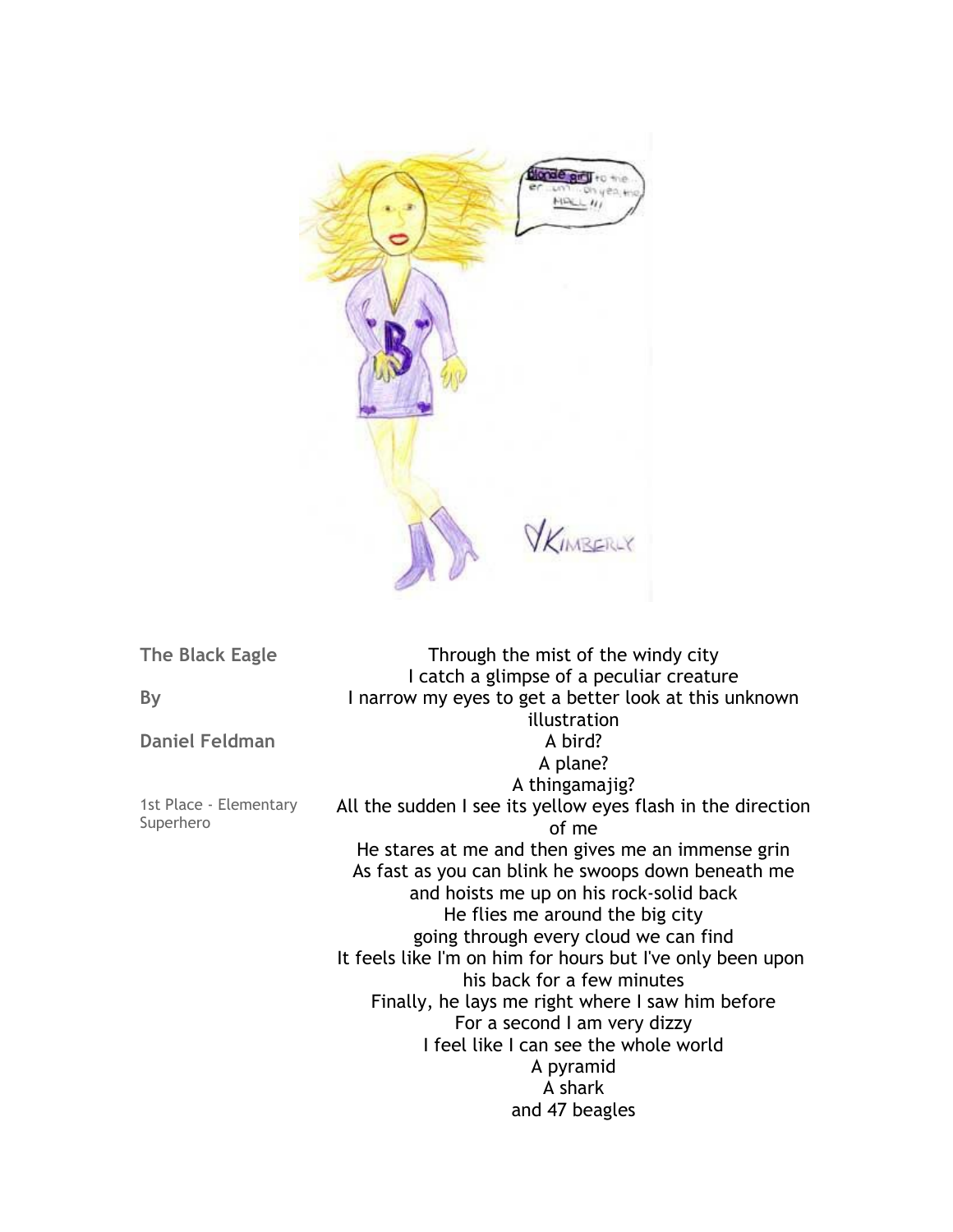After my head stops spinning I ask him "Who are you?" He says proudly "I am the Black Eagle."



### **Super Dawg**

**By** 

**Louis Olswang** 

2nd Place - Elementary In My Deepest Heart

In my deepest heart I love Super Dawg It's not a weiner Notta frankfurter But....... Super Dawg! It is big, thick, hot, and juicy with a salty outside Whenever you pull up to the restaurant You feel like you have arrived to meet royalty You pull up in a parking slot and order through your own radio A server comes to your car and presents you the food When you take your first bite you feel like you have entered a second life You HAVE to order more! You order a black cow to drink A black cow is a root beer float (with extra root beer) It's so refreshing it is like drinking an ice cold sweet lemonade on a hot summer day All of it together equals Heaven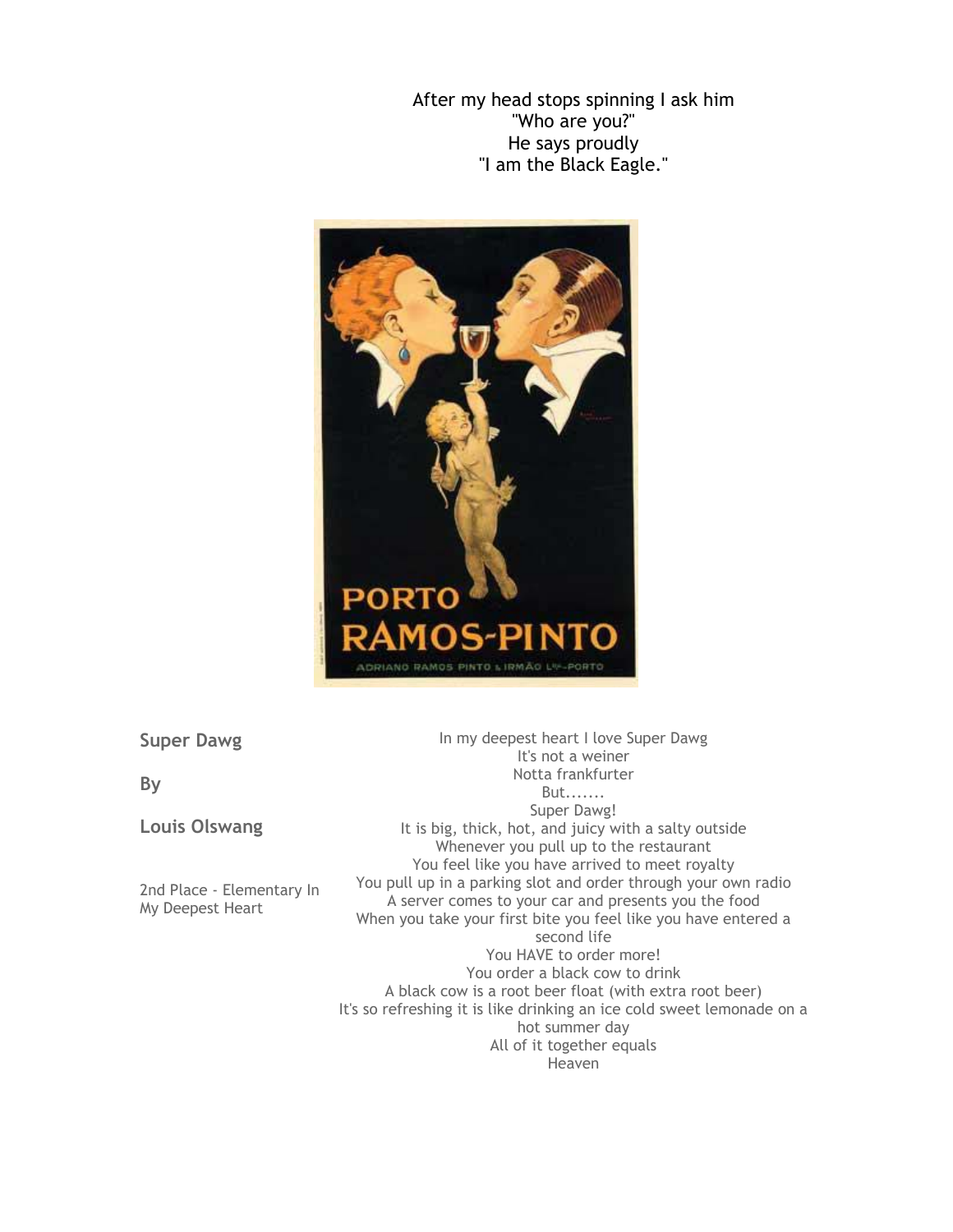| On The Wings of An<br>Angel | The midnight stars are filled with love; the eyes aglow<br>from above |
|-----------------------------|-----------------------------------------------------------------------|
|                             | An angel flying in the air, smile a diamond, flowers in               |
| By                          | hair                                                                  |
|                             | She says to me, "Come, child, and hush, the stars above               |
| Lizzie Allen                | are in a rush."                                                       |
|                             | On the wings of an angel we fly together, side by side,               |
|                             | As we watch the stars fly by and by                                   |
| 1st Place - Elementary In   | And see the beauty of the world                                       |
| My Deepest Heart            | For what it is, a sparkling pearl                                     |
|                             | And all of us, who we are inside                                      |
|                             | Depends if we close our shell and hide.                               |
|                             | If this is our decision, the pearl will die                           |
|                             | But if we stand in unison our spirits high,                           |
|                             | The world will surely have its chance                                 |
|                             | Just stand back and take a glance                                     |
|                             | At what this wonderful world of ours should be                        |
|                             | I am sure you'll agree                                                |
|                             | On the wings of an angel                                              |



No More War by Anonymous

**I Want To Be A Superhero**  Wow I'm Spiderman

**By** 

**Kenny Sommer** 

No Captain Kirk? Sometimes Batman A little Mickey Mouse! I can turn any color Orange, red, green, blue I can fly, freeze you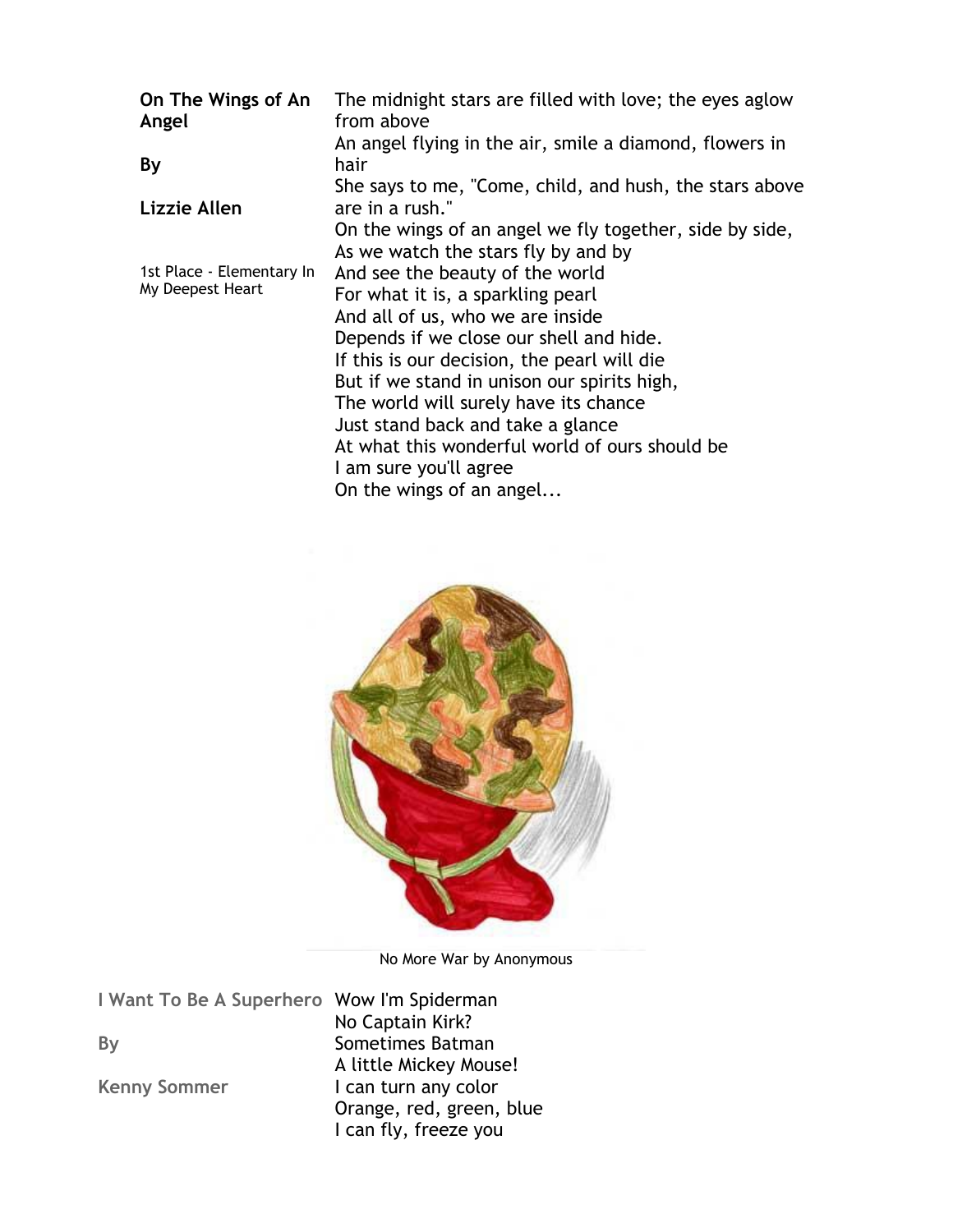| 3rd Place - Adult Superhero | Make you tell all truths.<br>Turn into a giant<br>Grow into a fruit<br>Stretch in any position<br>Make you lose your clothes.<br>I can play in the NBA<br>Any pro sport!<br>Fight every evil<br>Turn invisible.<br>The ultimate superhero<br>Alter time to save the world.<br>Cook any meal you love<br>Dress you in any clothes.<br>Make you happy when you're down<br>Cure the sick with a smile.<br>Feed all the hungry<br>Clean up the hatred and dirt.<br>Shelter the homeless<br>Teach all the lost.<br>Actually I am me<br>Me I am.<br>To be or not<br>Try to figure it out?<br>Take the pen and typewriter<br>Write some super words. |
|-----------------------------|-----------------------------------------------------------------------------------------------------------------------------------------------------------------------------------------------------------------------------------------------------------------------------------------------------------------------------------------------------------------------------------------------------------------------------------------------------------------------------------------------------------------------------------------------------------------------------------------------------------------------------------------------|
| <b>Animal Abuse</b>         | In my deepest heart I care for animals<br>Some are stray and abused, wandering the world on                                                                                                                                                                                                                                                                                                                                                                                                                                                                                                                                                   |
| <b>By</b>                   | their own                                                                                                                                                                                                                                                                                                                                                                                                                                                                                                                                                                                                                                     |
| Ari Kohn                    | Waiting for someone to come and rescue them<br>Save them from starvation and danger<br>You can think of what goes on in their heads every                                                                                                                                                                                                                                                                                                                                                                                                                                                                                                     |
| 3rd Place - Elementary      | single day<br>"Where am I going now?"                                                                                                                                                                                                                                                                                                                                                                                                                                                                                                                                                                                                         |
| In My Deepest Heart         | They feel like outcasts and rejects<br>Scared out of their minds<br>Sometimes people may glance at them<br>They might be nice enough to give them food or water<br>Or, they could just veto them and walk away<br>Little animals and big ones<br>Rejected and abused about a million times<br>Trembling with fear of being hurt, yet again<br>They can be scared at the sight of storms<br>Being sopping wet and doing whatever they can to find<br>shelter<br>Even if that means hiding in a cardboard box<br>They can hear the sirens                                                                                                       |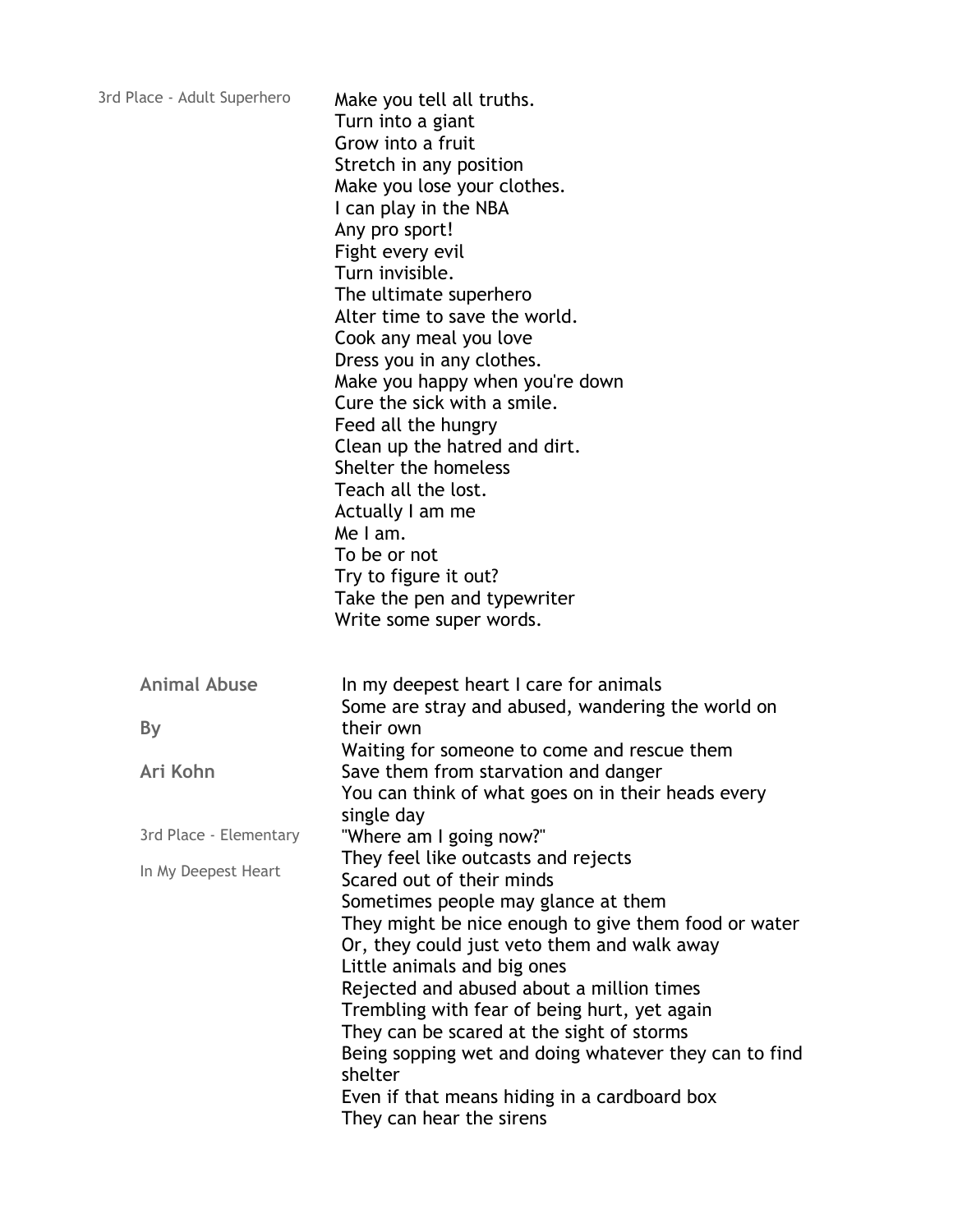They can see the lights flashing in all directions They can hear people and the noise of the outside They cringe and try to drown out the sound as they drift off to sleep But that doesn't need to happen If we all work together we can change that We can rescue animals and give them the homes that they need Go against kill shelters Try to help as many animals as we can fine a home That would be making a difference A big one...



**As People Walk By Me** 

# **By**

**Aarohi Mahableshwarkar** 

3rd Place - Middle School In My Deepest Heart

As i sit in the corner day and night, As those who walk by me sometimes scream in fright. So what am I? Seriously misunderstood, Or simply a little creature made out of wood. I choose choice A and B, thank you very much. For I am misunderstood and made out of wood. So what am I? Please figure it out for I can no longer handle the jeers and insults I endure each So what am I? Please figure me out without a doubt and tell me my identity,

For I, to this day have yet to find out!!!